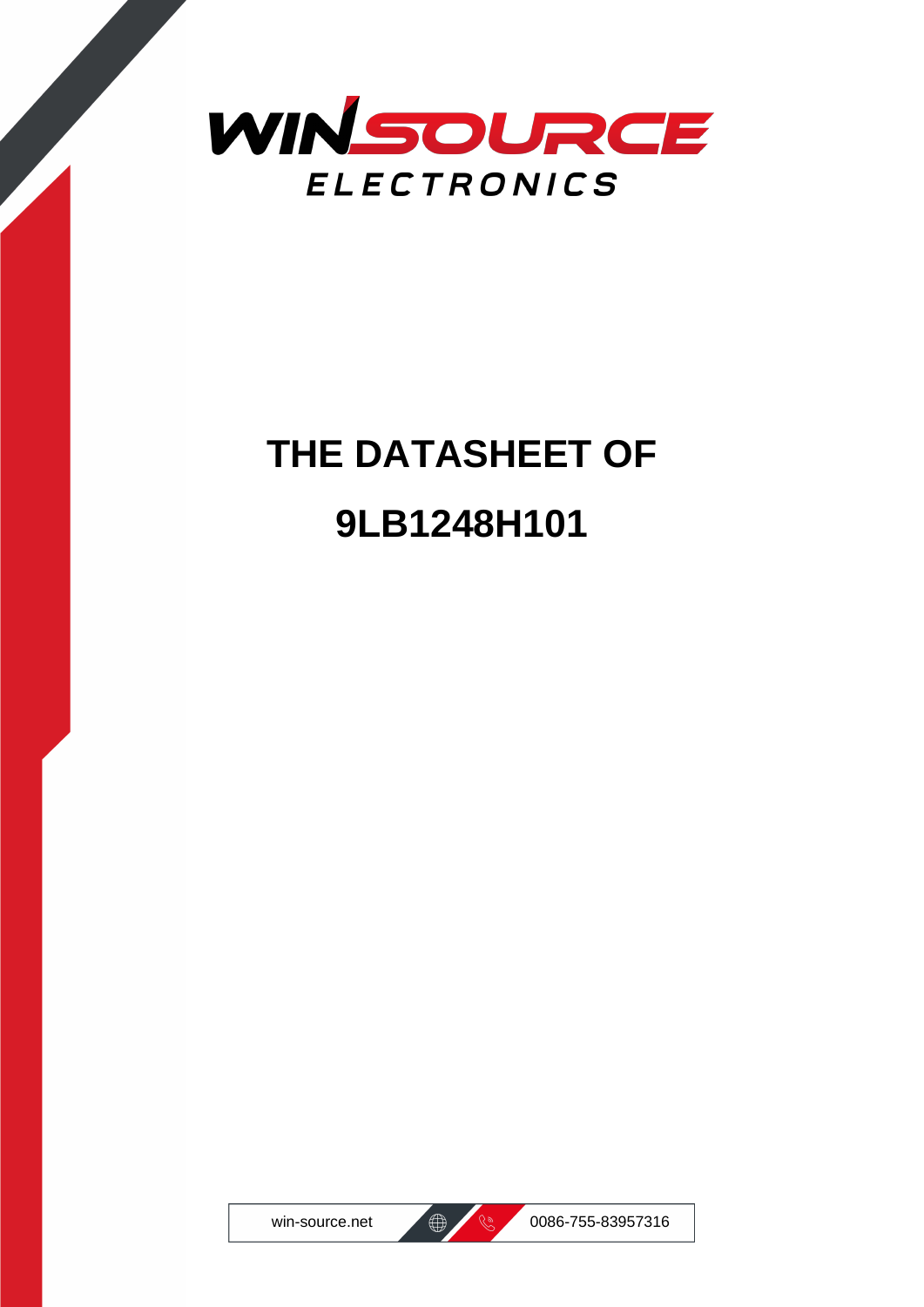





#### **■ Specifications** The following nos. **have pulse sensors.**

| Model No.   |     | Rated Voltage   Operating Voltage Range   Rated Current   Rated Input |      |            | <b>Rated Speed</b> | Max. Airflow<br>Max. Static Pressure |              |       | SPL                    | Operating Temperature | Expected Life  |         |
|-------------|-----|-----------------------------------------------------------------------|------|------------|--------------------|--------------------------------------|--------------|-------|------------------------|-----------------------|----------------|---------|
|             | [V] | [V]                                                                   | [A]  | <b>TWT</b> | $[min^{-1}]$       | [m <sup>3</sup> /min]                | <b>TCFM1</b> | [Pa]  | [inchH <sub>2</sub> 0] | [dB(A)]               | [°C]           | [h]     |
| 9LB1212H101 | 12  | 10.2 to 13.8                                                          | 0.39 | 4.68       | 2.600              | 2.9                                  | 102.4        | 67.62 | 0.272                  | 39                    | $-20$ to $+70$ | 200,000 |
| 9LB1212M101 |     |                                                                       | 0.22 | 2.64       | 2,000              | 2.2                                  | 77.7         | 42.14 | 0.169                  | 32                    |                |         |
| 9LB1224S101 | 24  | 20.4 to 27.6                                                          | 0.46 | 11.04      | 3.500              | 3.88                                 | 137.0        | 120.8 | 0.485                  | 48                    |                | 100,000 |
| 9LB1224H101 |     |                                                                       | 0.19 | 4.56       | 2,600              | 2.9                                  | 102.4        | 67.62 | 0.272                  | 39                    |                | 200,000 |
| 9LB1224M101 |     |                                                                       | 0.11 | 2.64       | 2.000              | 2.2                                  | 77.7         | 42.14 | 0.169                  | 32                    |                |         |
| 9LB1248H101 | 48  | 40.8 to 55.2                                                          | 0.11 | 5.28       | 2,600              | 2.9                                  | 102.4        | 67.62 | 0.272                  | 39                    |                |         |
| 9LB1248M101 |     |                                                                       | 0.06 | 2.88       | 2,000              | 2.2                                  | 77.7         | 42.14 | 0.169                  | 32                    |                |         |

Some models can also be equipped without sensors or with PWM control functions as an option. Please refer to the index (pp. 417 to 437).

#### **■ Dimensions(unit : mm)**



## ■ **Reference Dimension of Mounting Holes and Vent Opening (unit: mm)**